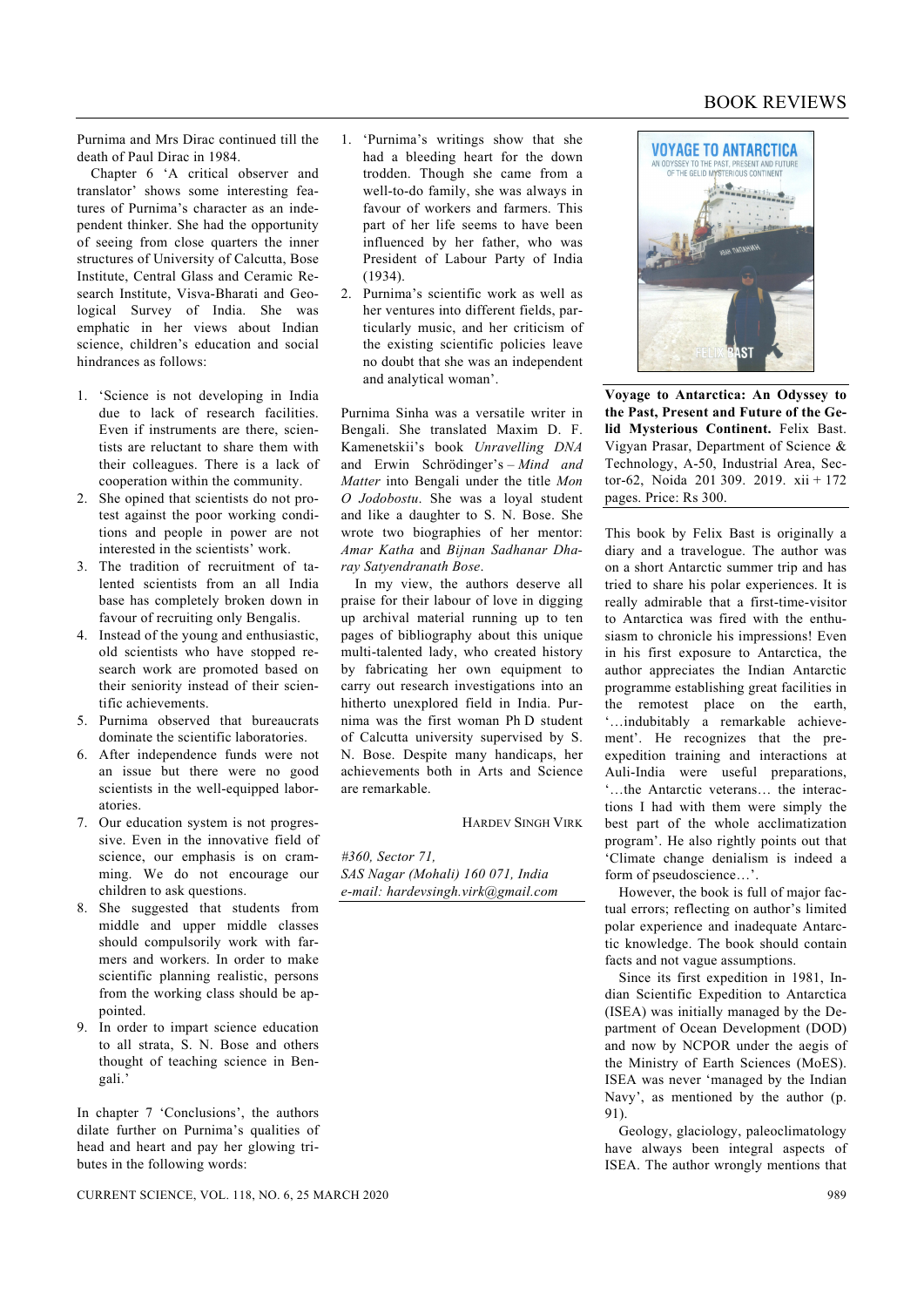'India initiated Ice Coring recently (in 2016)' (p. 133). The first Ice Core Drilling by Indian scientists was done in 1992 and India has a functional Ice Core Lab at NCPOR-Goa, since 2005.

 The author writes elaborately that 'a key area entirely missing from ISEA is Seismology' (p. 160). However, NGRI has a Seismological Observatory at Maitri Station since 1996; which has been contributing to Global Seismographic Network (GSN).

 Since the signing of Antarctic Treaty in 1959, Antarctica is only for scientific and peaceful research; and that has also been the main objective of ISEA since 1981, which has focused on varied branches of scientific research. The author is wrong in saying 'the prime goal of ISEA was krill fishing and then oilgas-exploration' (p. 90); it conveys a totally false picture.

 The author criticizes that 'wintering is not justified… no scientific work… scientific output perhaps nil… scrap wintering component' (pp. 157, 163). First, there is a huge scientific output from wintering work: GSI (bathymetric GPRprofiling and ice core drilling), IIG (geomagnetic fluctuations), NGRI (seismic events), IMD (ozone profiling and yearly-met-data), and NPL (ionospheric variations). A special publication of *Geological Society, London* includes 'Bathymetry of Schirmacher Lakes' based on GPR profiling of frozen lakes, a work done by Indian scientists during peak Antarctic winters. Secondly, India retains its Voting Rights in the Antarctic Treaty System (ATS) by maintaining the wintering component; year-round presence in Antarctica and publication of that scientific work are the two prerequisites for the rights of any nation in the Treaty. The author is obviously ignorant of these crucial aspects.

 The author blames that 'DG station sank in ice due to poor structural design' (p. 91). He does not know that all stations built on shelf-ice have a limited life; any heated polar station invariably sinks inside the surrounding cold ice. Even the most famous Antarctic shelf-ice station, Halley of UK, has sunk in ice five times between 1956 and 2013; requiring constant rebuilding of newer stations above the old sunken stations. The present UK shelf-ice station is known as Halley-VI.

 The author writes, 'There are four books till date written by previous ISEA

members' (p. 155). However, Antarctic beauty and polar challenges have inspired many expeditioners before him! More than 12 well-known books have been published by ISEA members in English, Hindi and many regional languages. Some of these books have been awarded by the Govt of India and the State Governments. A large number of articles have also been serialized in many magazines and newspapers.

 The author writes that GSI has '…not a single peer-reviewed journal paper' and 'ISEA has less than 10 with Citation-50' (p. 157); which is blatantly false. GSI has 39 International papers, with 4 papers in the highly rated *Nature Geoscience*, and ISEA has more than 450 national– international journal publications, well documented in their Antarctic bibliography.

 The author suggests for saving money, the ship should start from Kanyakumari, '…departing from Kanyakumari or the nearest port (Kochi for instance) makes more sense to me' (p. 164). India launched its expedition ships from Goa between 1981 and 1998, due to available support structures of docking for large ships, customs, cargo-containers, cranes, repackaging facilities, trained manpower, office and lab space. Since lots of overseas cargo is ordered every year; and since voyage-time from Cape Town to Antarctica is just 10 days, compared to 25 days from Goa; therefore financial experts have minutely calculated comparative cost-savings and time-savings. Thus from 1999, India is launching its expedition ships from Cape Town or from Goa, as required by cargo for that particular year. The author is talking ignorantly about a subject, which financial and logistic wizards have already analysed for years.

 The author complains about 'expired food items in stations; even rice–wheat– lentils expired' (p. 136). The ship drops supplies for the full year; so by the time the next ship arrives, it is already oneyear-old; this is a standard practice in Antarctic stations of all countries. However, the shelf-life of food increases drastically in the utterly dry and cold Antarctic climate. Dry rations like rice and wheat will remain undamaged even after a century! Expeditioners have used decades old food in emergencies, without any illness. When Felix Bast himself had posted his query of 'any expired food in other polar stations' on the Net (ref:

*Facebook*, 'I've been to Antarctica'), he had received a flood of responses from Antarctic veterans of many nations; they enlightened him about safely using Antarctic foods 10 to 40 years old! Some old-timers had even discussed eating 80 years old food, without any health problems.

 In addition to the above major errors, the book is full of many other mistakes; all of which cannot be discussed in a short book-review. His assertions are wrong about 'minimum Antarctic temperature of  $-102^{\circ}$ C' (p. 70), actually it is –89.2°C recorded in Soviet Station Vostok in July 1983; about 'meaning of Maitri is Earth in Hindi' (p. 91), actually it means friendship; about 'ten members of TechBean winter over in Bharati… causing huge expenses' (p. 100), actually trained TechBean station maintenance team is variable during short polar summer and then up to 4 technicians stay in winters, as per their annual maintenancecontract; about 'instead of helicopters, use small boats between ship and Bharati Station and dock at a makeshift dingy' (p. 121), actually it would be extremely risky in the unpredictable Antarctic Ocean, putting lives and cargo in peril; and it will also be very time-consuming, all expeditions race against time, making optimal use of limited good weather days.

 Some of his suggestions, like 'stop buffet system and give rationed fixed meals in plates to everyone' (p. 163) are ridiculous and laughable! The physical exertions of desktop scientists sitting inside heated labs vs the exposure of field parties and logistic personnel to extreme cold and icy winds of Antarctica, can never be compared. Thus, the appetites and food requirements of all expeditioners differ vastly.

 As a conclusion, the author has nicely described the personal experiences of his



Adélie Penguin in an island.